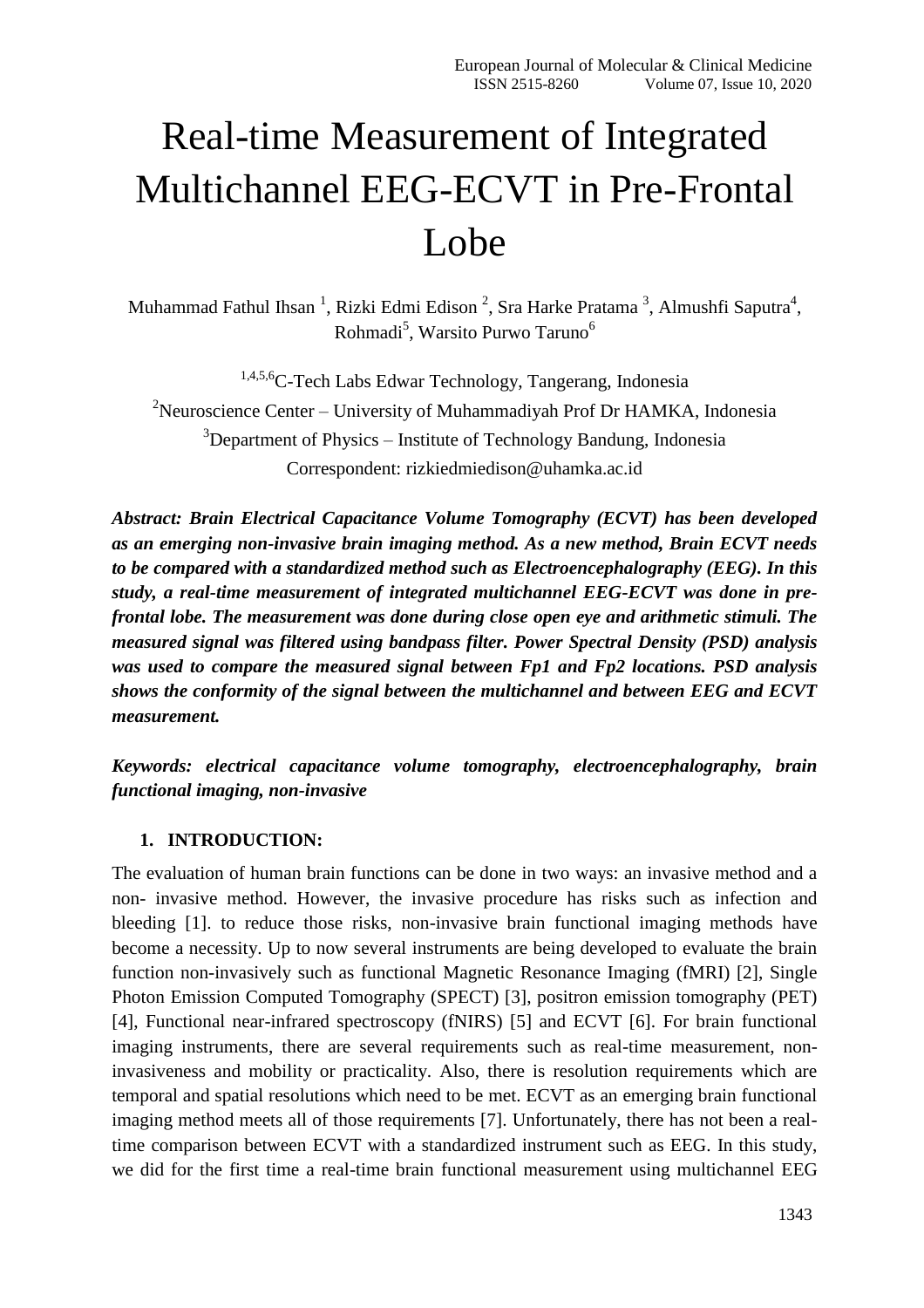and ECVT.

# **2. METHODS**

In this study, we used two integrated Brain ECVT and EEG sensors as shown in Figure 1. Two EEG electrodes were placed at Fp1 and Fp2 in the 10-20 international EEG system. The EEG electrode placement is shown in Figure 2(a). The ECVT measurement was done using two pairs of electrodes located around the EEG electrodes. The setup of EEG-ECVT integrated sensor is shown in Figure 2(b). A cap was then placed on top of the sensor on the subject's head to prevent the sensor from moving during the experiment. The complete setup of the EEG-ECVT integrated sensor is shown in Figure 2(c). The subject was asked to sit on a chair while undergoing two experiment stimuli. The experiment setup is shown in Figure 3. Each experiment lasted for three minutes. In the first experiment, the subject was asked to close the eyes for 30 seconds then to open the eyes for 30 seconds and to repeat the cycles until three minutes were up. In the second experiment, the subject was asked to relax by closing the eyes for 30 seconds then the subject was asked to solve as many arithmetic problems as possible in two minutes. The subject was asked to relax again afterwards for 30 seconds.

The ECVT transmitter signal used 100 Hz frequency and 20 Volt peak-to-peak amplitude. The EEG measurement used a unipolar configuration where each channel was referenced to A1 or A2 channel.



Figure 1. An integrated Brain ECVT and EEG sensor.

EEG signal was processed in EEGLab using bandpass filter between 0.5Hz and 35Hz and notch filter to remove the powerline frequency. PSD of the filtered EEG signal was calculated. Raw ECVT signal was processed in EEGLab using bandpass filter between 0.5Hz and 25Hz. The signal baseline was removed. Then, the filtered signal was analysed based on its power spectral density (PSD). Next, the PSD from EEG and ECVT signals was compared.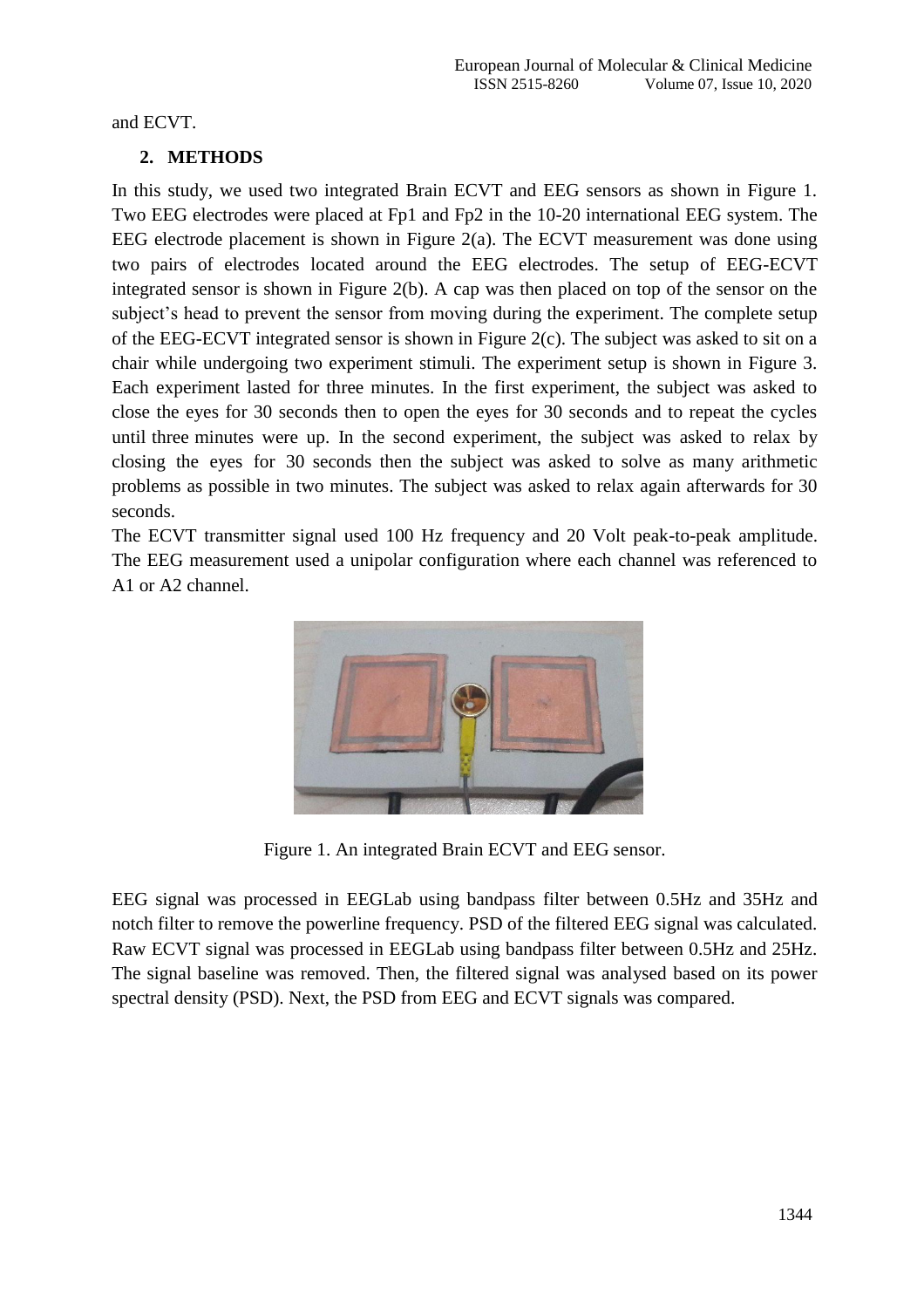

a b c

Figure 2. Integrated EEG-ECVT sensor placement on the subject's head.



Figure 3. Integrated multichannel EEG-ECVT measurement setup.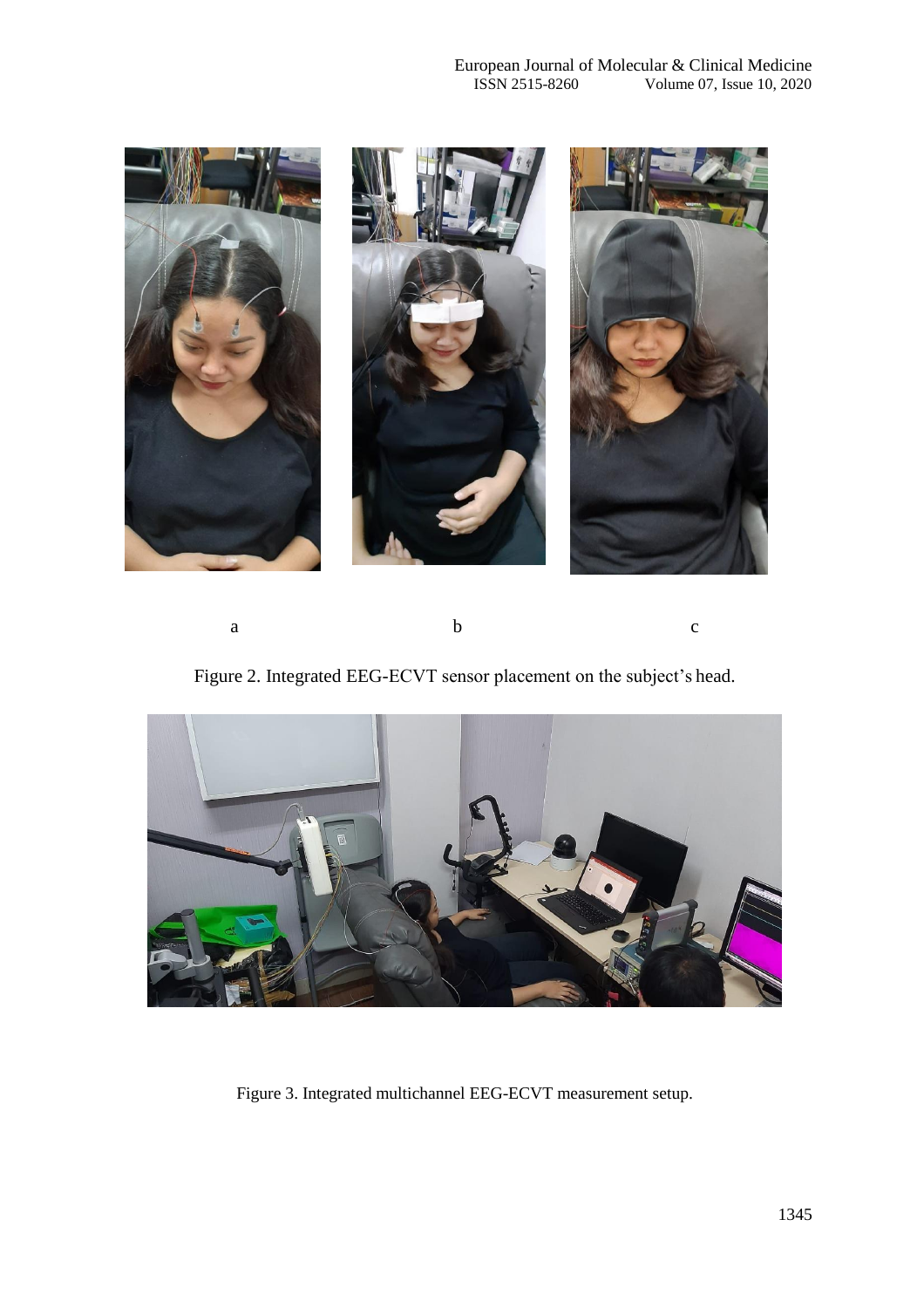## **3. RESULTS**

Figure 4 shows the raw signal from the ECVT measurement. Figure 4(a) shows the raw ECVT signal from Fp1 location during open close eye. While the raw ECVT signal from Fp2 location is shown in Figure 4(b). Figure 4(c) shows the raw ECVT signal from Fp1 location during arithmetic experiment. While the raw ECVT signal from Fp2 location is shown in Figure 4(d).



Figure 4. Raw ECVT signals.

Figure 5 shows the ECVT signal after being filtered using bandpass filter between 0.5 Hz and 25 Hz. Figure 5(a) shows the filtered ECVT signal during close open eye stimulus at Fp1 location. While the filtered ECVT signal from Fp2 location is shown in Figure 5(b). Figure 5(c) shows the filtered ECVT signal from Fp1 location during arithmetic experiment. While the filtered ECVT signal from Fp2 location is shown in Figure 5(d).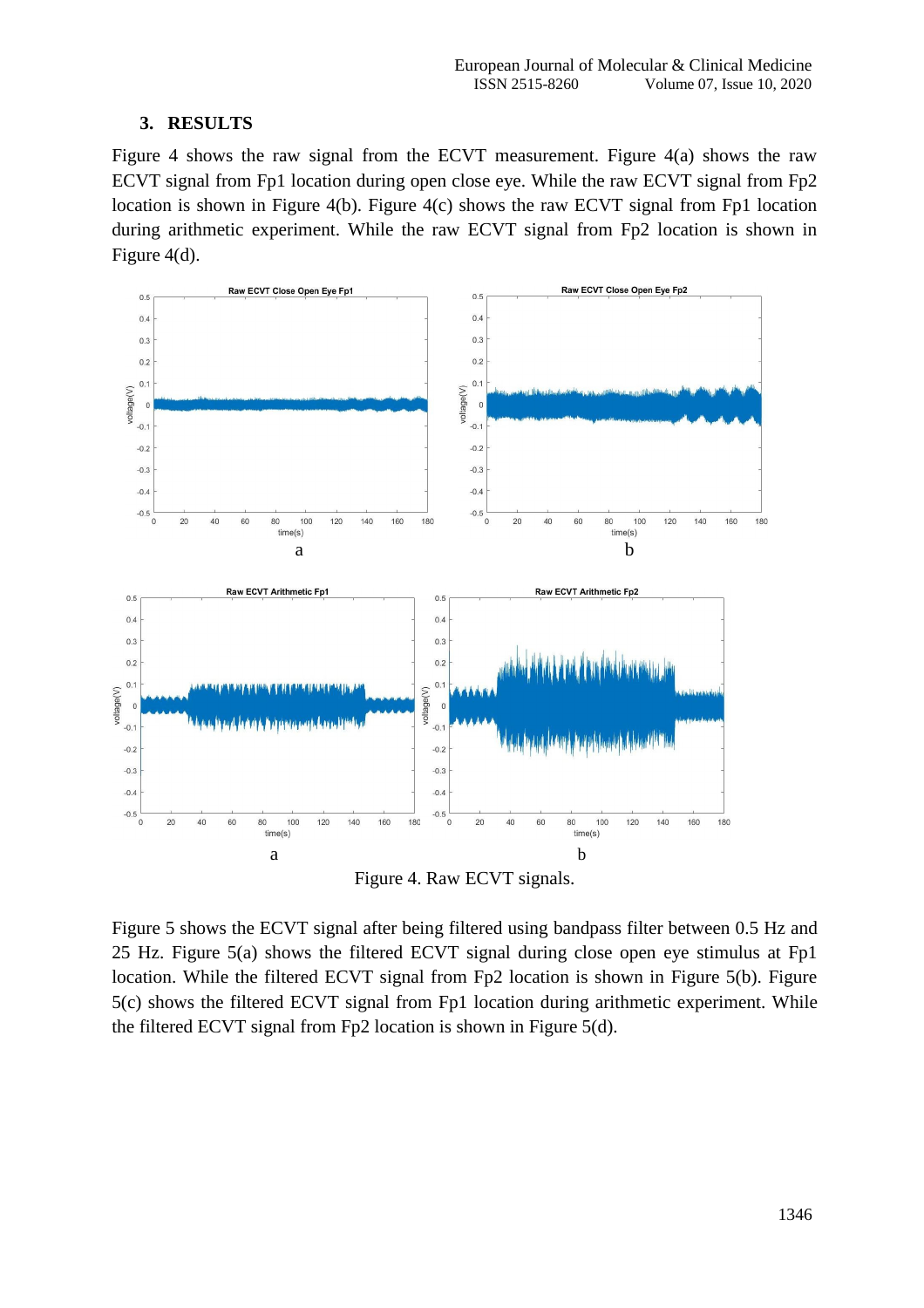

Figure 6 shows the Power Spectral Density (PSD) of the measured ECVT signal during close open eye and arithmetic task at Fp1 and Fp2 locations. Figure 6(a) shows the PSD of the ECVT signal during close open eye stimulus at Fp1 location. While Figure 6(b) shows the PSD of the ECVT signal during close open stimulus at Fp2 location. Figure 6(c) shows the PSD of the ECVT signal during arithmetic and relax stimulus at Fp1 location. While Figure 6(d) shows the PSD of the ECVT signal during arithmetic and relax stimulus at Fp2 location.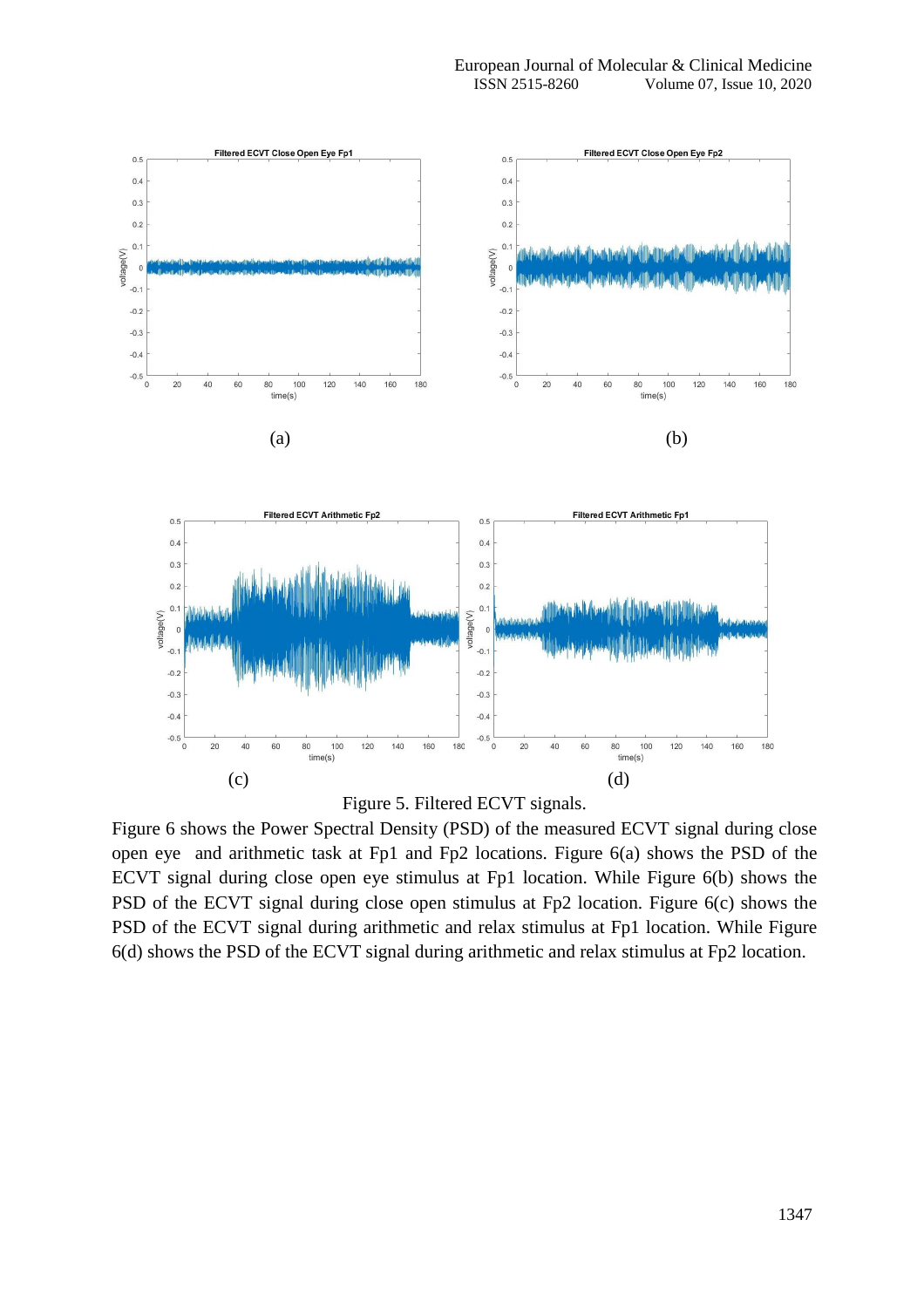

Figure 6. Power spectral density (PSD) of the ECVT signals.

Figure 7 show the Power Spectral Density (PSD) of EEG Signal during close open eye at Fp1 and Fp2 channel. Figure 7(a) shows the PSD of the EEG signal during close open eye stimulus at Fp1 location. While Figure 7(b) shows the PSD of the EEG signal during close open eye stimulus at Fp2 location.

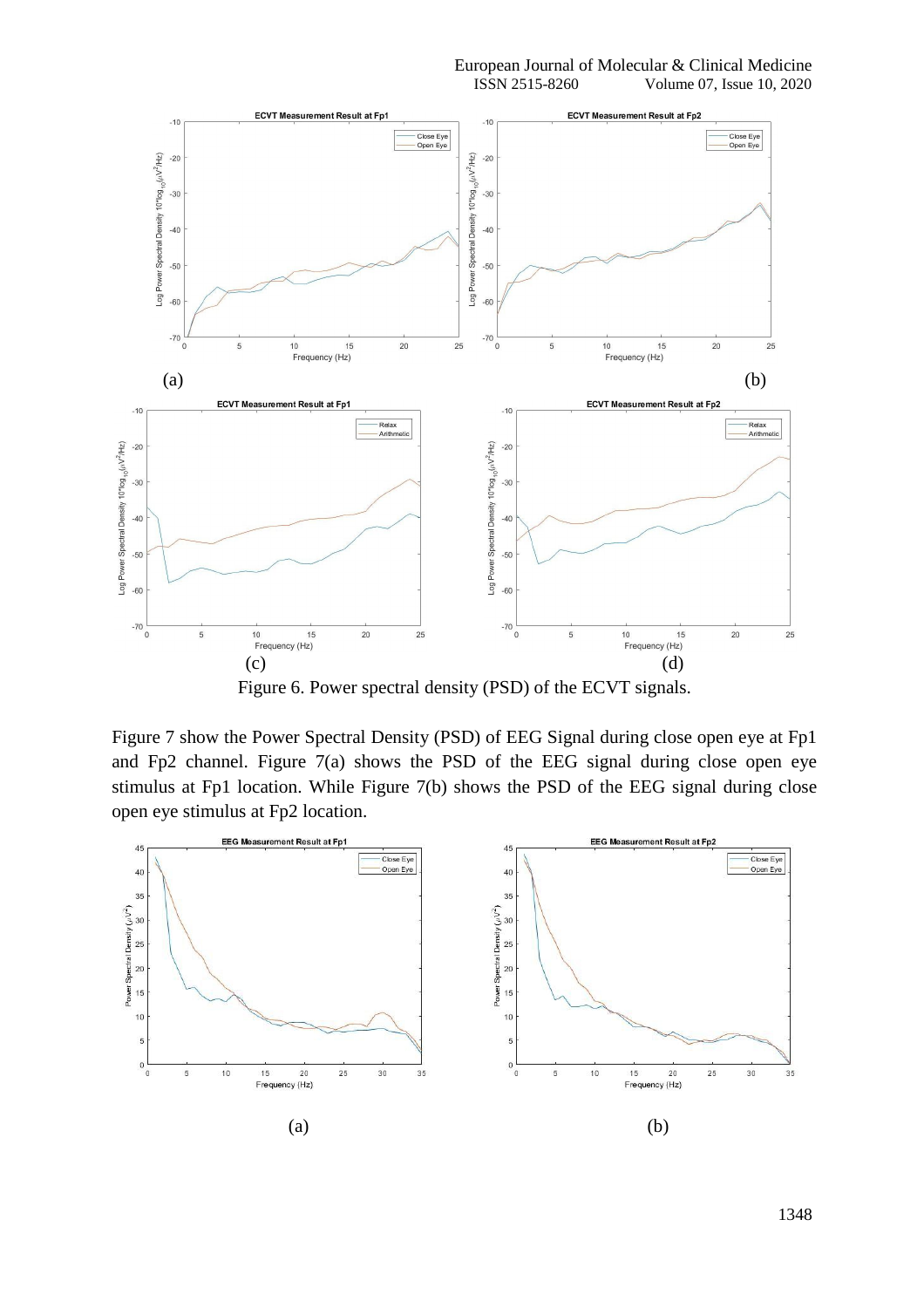#### **4. DISCUSSIONS**

This study is a continuation from the previous study where we used a single-channel sensor system. By looking at Figure 4, we could see that the raw ECVT signal from Fp1 and Fp2 locations is similar. However, the signal amplitude at Fp1 location tends to be smaller as compared to Fp2 location. This might be caused by the difference in standing capacitance between the ECVT electrodes. The raw ECVT signal during arithmetic stimulus has a visible difference in amplitude as compared to relax conditions before and after the task as shown in Figure 4c and 4d. This might be caused by the subject's hand movement which is required when typing the answers of arithmetic problems on a laptop computer.

The filtered ECVT signal in Figure 5 shows that the high frequency noise has been successfully removed from the measurement. However, the high amplitude signal during the arithmetic task remains as shown in Figure 5c and 5d.

The power spectral density (PSD) of ECVT signal in Figure 6a and Figure 6b shows no significant difference between close eye and open eye conditions for both Fp1 and Fp2 locations. On the other hand, the PSD of ECVT signal in Figure 6c and 6d shows a clear difference between relax and arithmetic conditions for both Fp1 and Fp2 locations. The PSD during the arithmetic condition is higher by 10 points than the PSD during relax condition.

The PSD of EEG signal in Figure 7a and 7b shows significant difference in frequency below 10 Hz where the PSD of open eye condition is higher than the PSD of close eye condition.

#### **5. CONCLUSIONS**

We performed an integrated multichannel EEG-ECVT measurement for the first time in this study. The PSD of the measured signal shows conformity between Fp1 and Fp2 channels for each experiment condition. The PSD of the ECVT and EEG signals also shows conformity for close open eye stimulus. Future work will include the EEG-ECVT multichannel measurement with all 10-20 international system electrode locations.

#### **6. REFERENCES**

- [1] A. Gallagher, M. Lassonde, D. Bastien, P. Vannasing, F. Lesage, C. Grova, A. Bouthillier, L. Carmant, F. Lepore, R. Béland, and D. K. Nguyen, "Non-invasive presurgical investigation of a 10 year-old epileptic boy using simultaneous EEG-NIRS," *Seizure*, vol. 17, pp. 576-582, 2008.
- [2] G. H. Glover, "Overview of functional magnetic resonance imaging," *Neurosurgery clinics of North America*, vol. 22, issue 2, pp. 133-139, 2011. doi:10.1016/j.nec.2010.11.001
- [3] J. M. Warwick, "Imaging of brain function using SPECT," *Metab. Brain Dis*., vol. 19, pp. 113-123, Jun. 2004. doi: 10.1023/b:mebr.0000027422.48744.a3. PMID: 15214511.
- [4] A. Kumar, H. T. Chugani, "Functional imaging: PET," *Handb. Clin. Neurol*., vol. 111, pp. 767-776, 2013. doi: 10.1016/B978-0-444-52891-9.00079-8. PMID: 23622224.
- [5] R. E. Edison, U. Minako, D. Ippeita, D. Haruka, T. Daisuke, Y. Hidenori, O. Keiji, W. Eiju, "Determination of epileptic focus side in mesial temporal lobe epilepsy using longterm noninvasive fNIRS/EEG monitoring for presurgical evaluation," *Neurophotonics*,